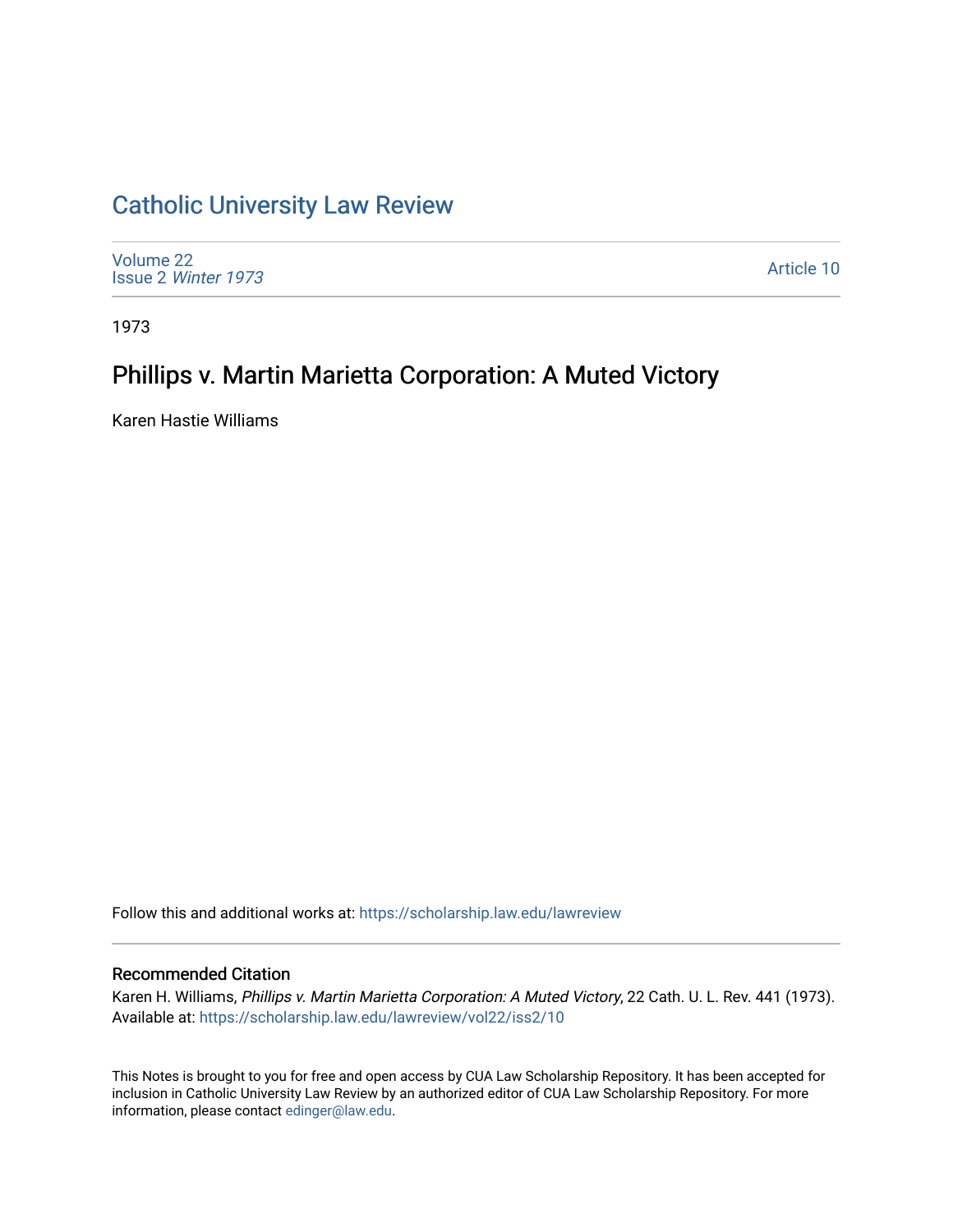## Phillips **v. Martin Marietta Corporation: A Muted Victory**

Enforcement of the right to freedom from employment discrimination under Title VII of the Civil Rights Act of 19641 [hereinafter referred to as "Title VII"] has been limited essentially to private suits.<sup>2</sup> Outside of the attempts of the Equal Employment Opportunity Commission [hereinafter referred to as the **"EEOC"]** to effect conciliation and the rare pattern and practice suits3 brought **by** the Department of Justice, enforcement of the Congressional policies manifest in Title VII has been entrusted to individual employees who take on the "mantle of the sovereign"<sup>4</sup> to protect not merely individual rights but the public interest as well.

It is thus incumbent upon any court of appellate review in a Title VII case to probe the issues presented and provide guidance to **EEOC** administrators, employers, and employees, while establishing standards of decision for the lower courts.<sup>5</sup> Although the courts have embraced this task with enthusiasm in the context of racial discrimination, they have exhibited a curious reluctance in cases of sex discrimination.<sup>6</sup>

In *Phillips v. Martin Marietta Corp.,7* the first Title VII sex discrimination

**3.** Sec. 707(a), 42 **U.S.C.** § 2000e-6(a) **(1970).**

4. Jenkins v. United Gas Corp., 400 **F.2d 28, 32-33** (5th Cir. **1968);** Mack v. Gen. Elec. Co., **329** F. Supp. **72 (E.D.** Pa. **1971).** *See* Johnson v. Georgia Highway Express Inc., 417 **F.2d** 1122 (5th Cir. **1969).**

**5.** Phillips v. Martin Marietta Corp., 416 **F.2d 1257, 1258** (5th Cir. **1969)** (Brown, **C.J.,** dissenting). *Cf.* Newman v. Piggie Park Enterprises, **390 U.S.** 400, 401-02 **(1968).**

*6. E.g.,* Griggs v. Duke Power Co., 401 **U.S.** 424 **(1971);** Oatis v. Crown Zellerbach Corp., **398 F.2d** 496 (5th Cir. **1968);** Local **189,** United Papermakers v. United States, 416 **F.2d 980** (5th Cir. **1969),** *cert. denied,* **397 U.S. 919 (1970);** Jenkins v. United Gas Corp., 400 **F.2d 28** (5th Cir. **1968);** Quarles v. Phillip Morris, Inc., **279** F. Supp. **505 (E.D.** Va. **1968).** The Third Circuit supported the proposition that discrimination in employment practices was equally bad regardless of its basis, stating as follows:

We do not make **. ..** [this] distinction on the basis that discrimination on account of sex is any less reprehensible or any less protected than discrimination because of race.

Rosen v. Public Serv. Elec. **&** Gas Co., 409 **F.2d 775, 781** (3rd Cir. **1969).**

**7.** 400 **U.S.** 542 **(1971),** *rev'g* 411 **F.2d 1 (1969).**

**<sup>1.</sup>** Secs. **701-716,** 42 **U.S.C.** §§ 2000e-2000e-15 **(1970).**

<sup>2.</sup> Berg, *Equal Employment Opportunity Under the Civil Rights Act of 1964,* **31 BROOKLYN** L. REV. **62, 64-68** (1964). The Equal Employment Opportunity Act of **1972** (P.L. **92-261)** amended the 1964 Act to provide court enforcement authority for the **EEOC.** 42 **U.S.C.A.** § 2000e-5 (Supp. **1972).** However, problems of complex procedures, personnel shortages, and the sheer volume of cases will keep the EEOC's enforcement achievements at a minimum and require the continued prosecution of litigation **by** private individuals to eliminate employment discrimination.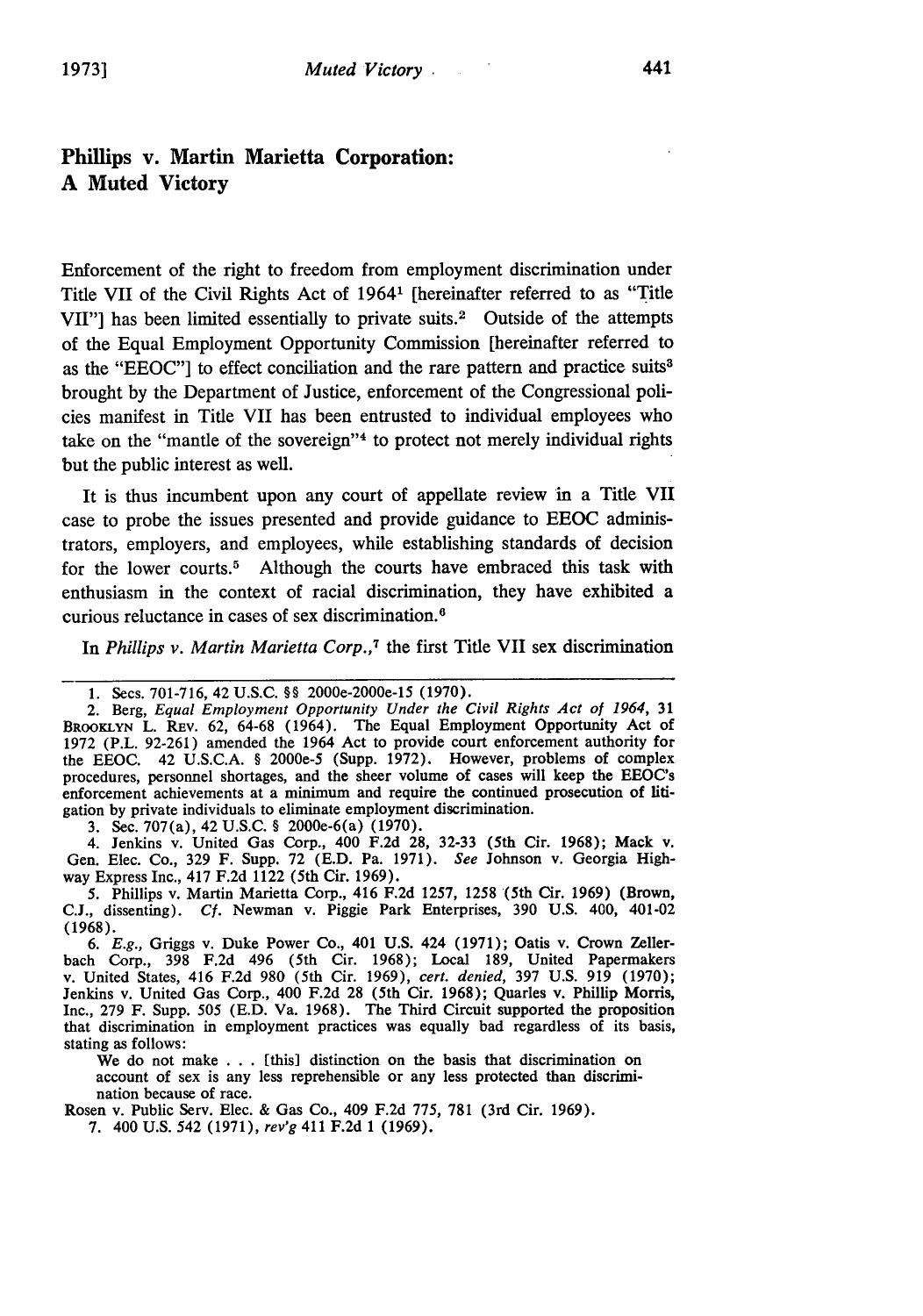case to reach the Supreme Court on the merits, the Court ignored its crucial role in the Title VII scheme, summarily disposing of the case in a two-page per curiam opinion. This note will briefly summarize the development of Title **V11 <sup>8</sup>**and the facts of this case and then analyze the potential detrimental impact of *Phillips* on future sex discrimination cases.

### *Title VII and Sex Discrimination*

Title VII, enacted in 1964 to halt discriminatory employment practices in the private sector, was intended to open the labor market to all individuals regardless of "race, color, sex, religion or national origin." $9$  Recognizing the long history of mistreatment and inequities which burdened minorities in the employment sphere, Title VII affirmatively rejects as discriminatory all employment practices that establish criteria for employment based on one of the protected categories. 10 However, extensive discussion focused on the legislative purpose (or lack thereof) which may have prompted the inclusion of "sex" as one of the categories has raised a serious question as to the validity of any claims of affirmative legislative intent made in the area of sex discrimination.<sup>11</sup> Nonetheless, since the final language of the Act did

**10.** Section 703, 42 U.S.C. § 2000e-2 (1964) provides as follows:

(a) Employer practices.

It shall be an unlawful employment practice for an employer-

**(1)** to fail or refuse to hire or to discharge any individual, or otherwise to discriminate against any individual, with respect to [her] compensation, terms, conditions, or privileges of employment, because of such individual's race, color, religion, sex, or national origin **...** (e) Businesses or enterprises with personnel qualified on basis of religion,

sex, or national origin; educational institutions with personnel of particular religion.

Notwithstanding any other provision of this subchapter,  $(1)$  it shall not be an unlawful employment practice for an employer to hire and employ employees . . . on the basis of . . . religion, sex, or national origin in t certain instances where religion, sex, or national origin is a bona fide occupational qualification reasonably necessary to the normal operation of that particular business or enterprise **...**

11. Comment, *The Mandate of Title VII of the Civil Rights Act of 1964: To Treat Women as Individuals,* 59 GEO. L.J. 221, 225 (1970) [hereinafter cited as *Mandate].* **Cf.** 110 **CONG.** REC. 2577-84, 2720 (1964) (House debate on Title VII); Berger, *Equal Pay, Equal Employment Opportunity and Equal Employment of the Law for Women, 5* VAL. U.L. **REV.** 326, 333-81 (1971) [hereinafter cited as Berger]; Comment, *Sex* Discrimination in Employment: An *Attempt to Interpret Title VII of the Civil Rights Act of 1964,* 1968 **DUKE** L.J. 671, 676-78; Indritz, Book Review, 4 **FAM.** L.Q. 6, 8-9 (1970). *But see* Miller, *Sex Discrimination and Title VII of the*

<sup>8.</sup> For an extensive discussion of the development of Title VII, *see, Developments in the Law-Employment Discrimination and Title VII of the Civil Rights Act of 1964,* 84 HARV. L. REV. 1109 (1971) [hereinafter cited as *Developments].*

<sup>9.</sup> The legislative history is amply documented in **BUREAU** OF NATIONAL AFFAIRS, INC., THE CIVIL RIGHTS **ACT** OF 1964; **DEVELOPMENTS** 1166-70; Kanowitz, *Sex-Based* Discrimination in *American Law: Title VII of the 1964 Civil Rights Act and the Equal Pay Act of 1963,* 20 **HASTINGS** L.J. 305, 307 (1968).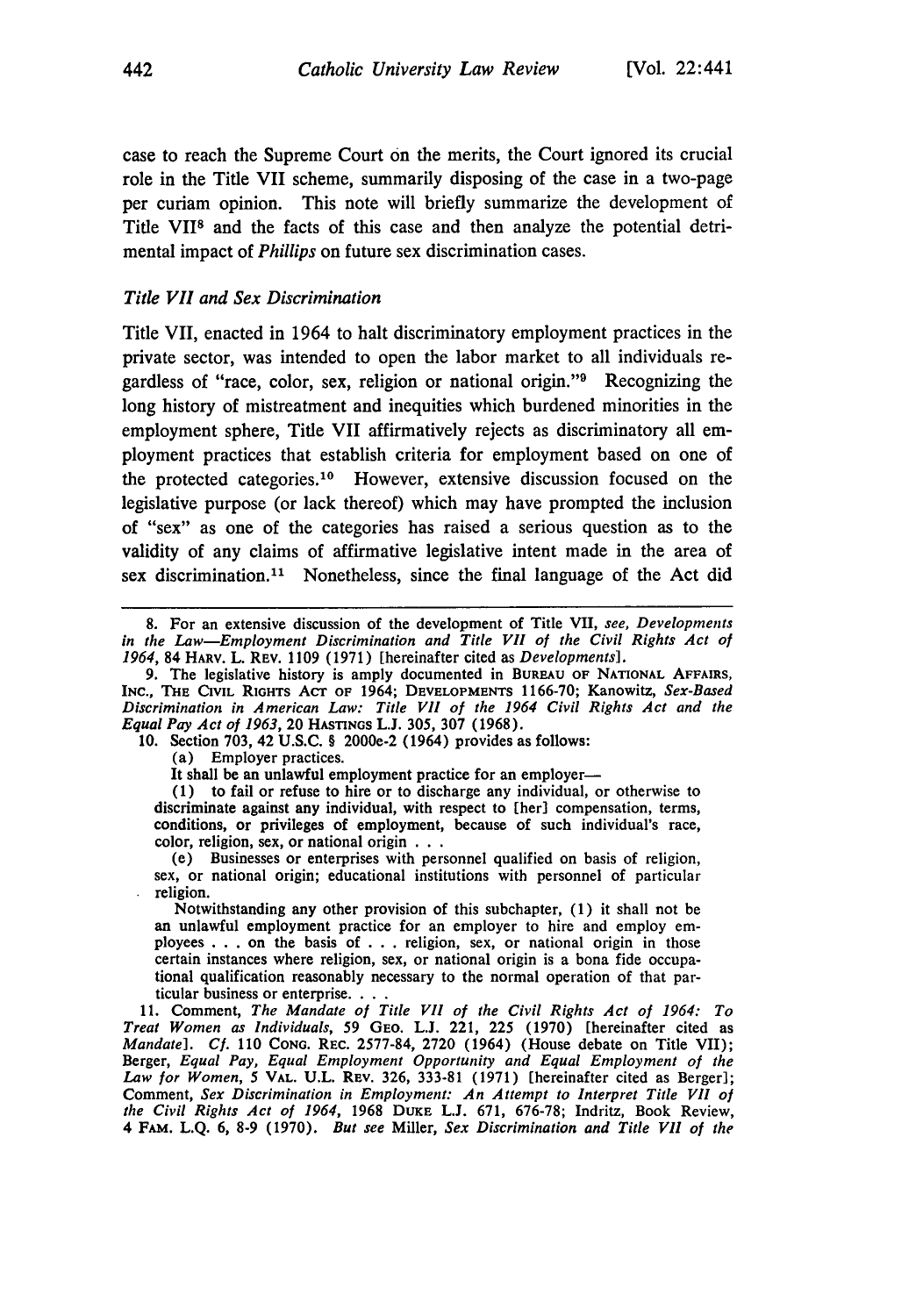include "sex" as one of the five protected categories, 12 discrimination based on sex should thereby be entitled to the same protection under Title VII as discrimination based on race, color, national origin or religion.

In its prohibition against discriminatory employment practices on the basis of sex, Title VII appears to reject the historical exclusion of women from freely competing within the national work force based on unsupported assumptions concerning the role of women. $13$  Specifically, the Act sought to remedy the exclusion of women from supervisory and management positions, compensation at different rates, and the relegation of women to a generally inferior status vis-a-vis male employees.<sup>14</sup> Because of stereotyped assumptions concerning women's alleged inability to perform most physically strenuous jobs, employers had long utilized class-wide distinctions on the basis of sex.<sup>15</sup> Section 703(a) of the Act<sup>16</sup> offered a weapon with which women could demand treatment as individuals and combat employment practices based on arbitrary, class-wide assumptions.

However, the statutory prohibition against discriminatory employment practices based on sex was not absolute. Section 703(e) would allow such discrimination where sex was a "bona fide occupational qualification [hereinafter sometimes referred to as BFOQ] reasonably necessary to the normal operation of that particular business enterprise."'17 Although early district court cases read this section broadly, sustaining employers' exemptions on grounds of questionable business import,18 the latest decisions, including

12. See. 703(a), 42 **U.S.C. §** 2000e-2(a) (1970).

**13.** The attributes most commonly "ascribed" to women are inferior intellectual capacity, emotional instability, irresponsibility, and physical weakness. *See, e.g.,* **THE REPORT** OF **THE PRESIDENT'S** TASK **FORCE ON WOMEN'S RIGHTS AND RESPONSIBILITIES, A MATTER OF SIMPLE JUSTICE 18-19 (1970);** Freeman, *The* Legal Basis *of the Sexual Caste System, 5* Val. U.L. Rev. 203, 213-15 **(1971);** Murray, *Economic and Educational Inequality Based on Sex: An Overview, 5* VAL. **U.L.** REV. 237, 239-47 (1971); Note, *"A Little Dearer than* His *Horse": Legal Stereotypes and the Feminine Per*sonality, **6 HARv.** Civ. **RIGHTs-Civ.** LiB. L. **REV. 269 (1971).**

14. The disparity in wages between men and women of like qualifications reveals graphically the discrimination practiced by employers. For example, in 1955 the median wage or salary for women of \$2,719 was 64 percent of the \$4,252 received by men. **By** 1966 the proportion had dropped to 58 percent, where it remained through 1968. But in 1969 women's median earnings of \$4,977 were 60 percent of the \$8,227 received by men. WOMEN'S **BUREAU,** U.S. **DEP'T OF** LABOR, FACT **SHEET ON THE** EARNINGS **GAP** 1 (1971). Such statistics reveal not only that women earn less, but that the gap, generated by differences in occupational distribution of men and women and in the types and levels of jobs held within each occupation, is widening. WOMEN'S **BUREAU, U.S. DEP'T OF LABOR, BULL.** No. 294, **1969 HANDBOOK ON WOMEN** WORKERS 132-3; **U.S. DEP'T OF** LABOR, WOMEN WORKERS **TODAY 6** (1970).

15. **U.S. DEP'T OF** LABOR **UNDER UTILIZATION OF** WOMEN WORKERS **(1971).**

**16.** 42 **U.S.C. §** 2000e-2(a) **(1970).**

17. 42 U.S.C. § 2000e-2(e) (1970).

18. Gudbrandson v. Genuine Parts Co., 297 F. Supp. 134 (D. Minn. 1968); Weeks

Civil Rights Act of *1964,* 51 **MINN.** L. REV. 877, 879 (1967); Note, Classification or, the Basis *of* Sex and *the* 1964 Civil Rights *Act,* 50 IOWA L. REV. 778, 779 (1965).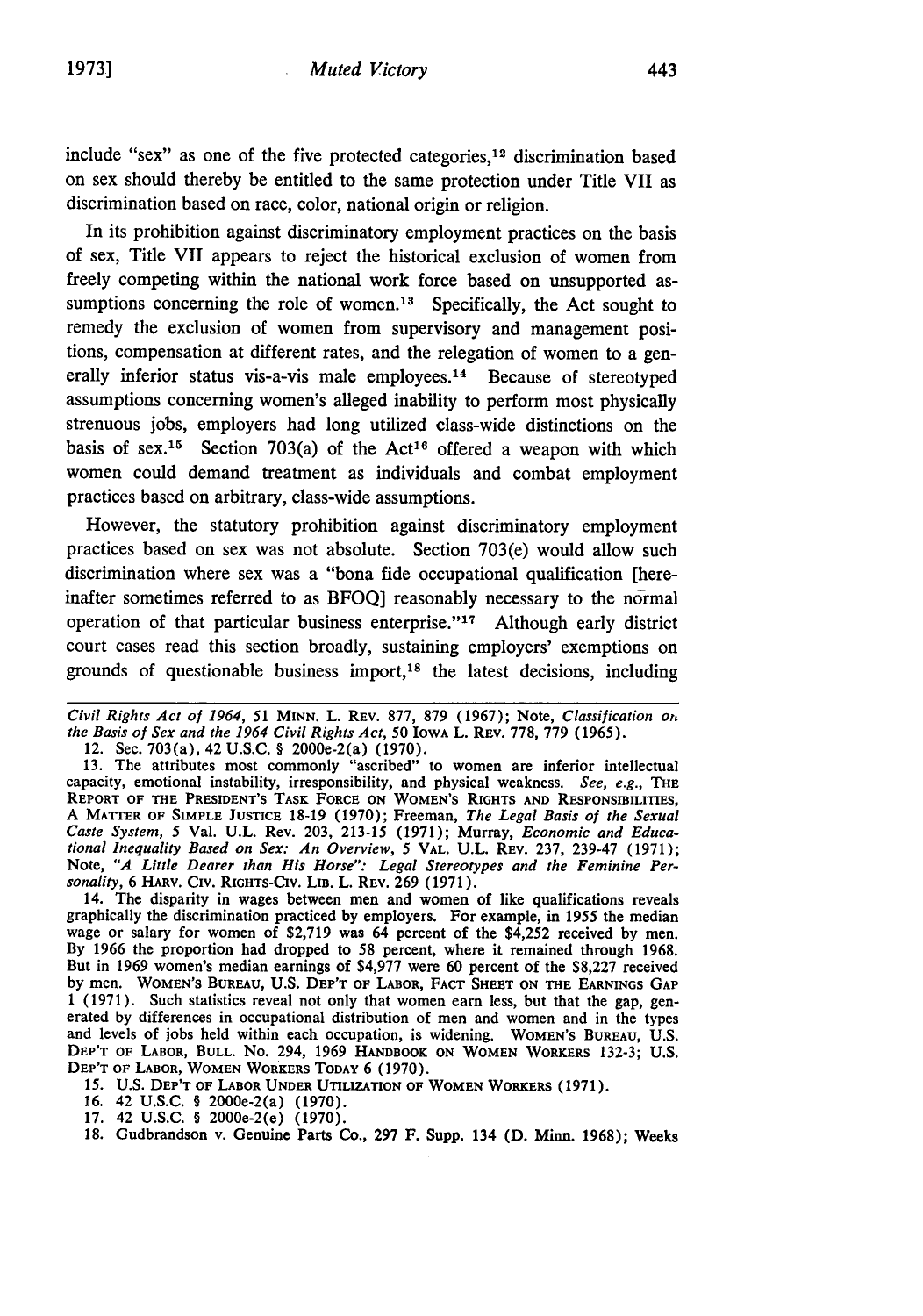the circuit courts which have considered the question and the EEOC regulations, have construed the BFOQ quite narrowly.<sup>19</sup> Therefore, in any decision on the merits in a sex discrimination case there are two pivotal issues: first, whether the alleged discrimination exists, and, secondly, whether such discrimination is justified as a BFOQ.

In *Phillips* the BFOQ question was not squarely before the Court,<sup>20</sup> since the respondent had not relied on the BFOQ defense below, but rather had defended on the ground that its hiring practice did not constitute discrimination per se on the basis of sex.<sup>21</sup> It is important, nonetheless, to recognize the BFOQ justification in light of the Supreme Court's suggestion regarding the applicability of the BFOQ to this case.<sup>22</sup> Against the legislative background of Title VII,23 the facts in the *Phillips* case may be simply stated.

19. Diaz v. Pan American World Airways, Inc., 442 F.2d 385 (5th Cir. 1971), *cert. denied,* 404 U.S. 950 (1971); Sprogis v. United Air Lines, Inc., 444 F.2d 1194 (7th Cir. 1971); Rosenfeld v. Southern Pacific Co., 444 F.2d 1219 (9th Cir. 1971); Weeks v. Southern Bell Tel. & Tel. Co., 408 F.2d 228 (5th Cir. 1969); Bowe v. Colgate-Palmolive Co., 416 F.2d 711 (7th Cir. 1969); Cheatwood v. S. Cent. Bell Tel. & Tel. Co., 303 F. Supp. 754 (M.D. Ala. 1969); EEOC: GUIDELINES ON DISCRIMINATION BECAUSE OF SEX, 29 C.F.R. § 1604.1 (1971) [hereinafter cited as GUIDELINES].

20. 400 U.S. at 545 (Marshall, J., concurring).

21. 411 F.2d at 2-3. One commentator has suggested that respondent's failure to raise the BFOQ issue below, as an affirmative defense under Rule 8 of the Federal Rules of Civil Procedure, constituted waiver of the defense for all subsequent proceedings (Rule 12(h) ) including the appeal to the Supreme Court and subsequent remand to the Florida District Court. Therefore, the only evidence admissible would be that relating to Ms. Phillips' individual capacity to perform the job. Berger, 354-55.

However, the Supreme Court suggested, citing Kennedy v. Silas Mason Co., 334 U.S. 249, 256-57 (1948), that summary judgment was inappropriate and further development of the record was in order. 400 U.S. at 544. The Court's language, in addition to similar language in the *Kennedy* case, suggests that the parties would be given an opportunity to amend their pleadings on remand. *Accord,* 6 J. MOORE, FEDERAL PRACnTCE **1** 56.27(3) (3d ed. 1966). *Cf.* Phillips, 416 **F.2d** at 1262 n.16 (Brown, C.J., dissenting).

22. 400 **U.S.** at 544.

**23.** It should be noted that Title VII does not stand alone as the sole guaranty of equal employment opportunity for women. Other federal fair employment legislation, includes the Fair Labor Standards Act, 29 U.S.C. §§ 201-19 (1970) (minimum hourly and overtime rates of pay for employees in certain industries); the Equal Pay Act, 29 U.S.C. § 206(d)(1) (1970) (prohibition against employers discriminating on the basis of sex in the payment of wages for equal work); and the executive orders concerning federal employees, Exec. Order No. 11, **478,** 3 C.F.R. **133** (Supp. 1969), 42 U.S.C. § 2000e (1970), and federal contractors and subcontractors on federally assisted projects, Exec. Order No. 11, **375,** 3 C.F.R. 320 (Supp. 1967), 42 **U.S.C.** § 2000e (1970). These tools support and reinforce Title VII in its goal of providing equal pay and employment standards for working women. *See* BERGER 338-46, Fuentes, *Federal Remedial Sanctions: Focus on Title VII, 5 VAL. U.L. REV. 374, 375-78 (1971); Mandate* at 224.

**Of** particular importance are several federal programs which reflect clear national sup-

v. S. Bell Tel. & Tel. Co., 277 F. Supp. 117 (S.D. Ga. 1967), *rev'd in part,* 408 F.2d 228 (5th Cir. 1969); Bowe v. Colgate-Palmolive Co., 272 F. Supp. 332 (S.D. Ind. 1967), *rev'd in part,* 416 F.2d 711 (7th Cir. 1969); Ward v. Firestone Tire and Rubber Co., 260 F. Supp. 579 (W.D. Tenn. 1966).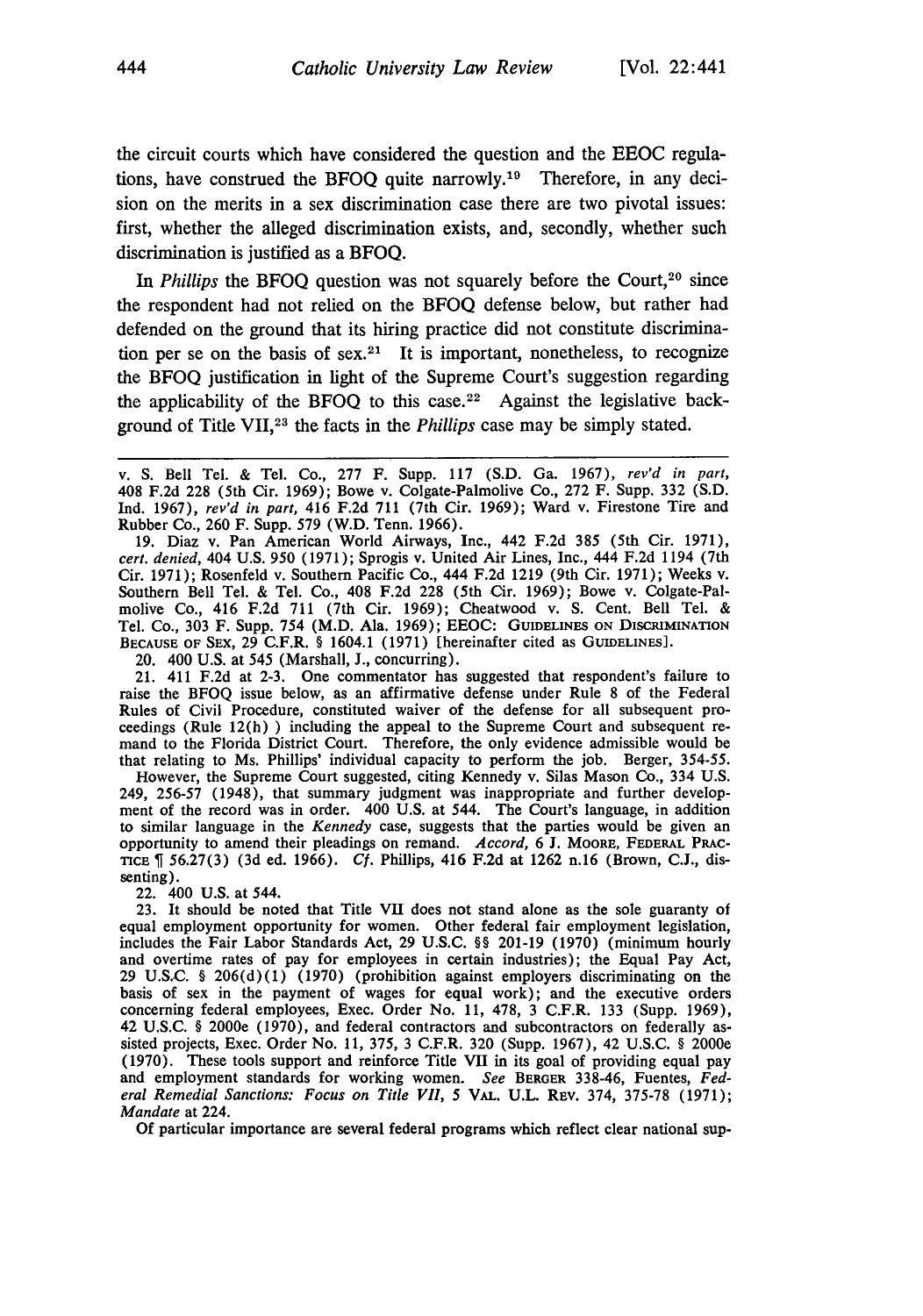Petitioner, Ida Phillips, the mother of pre-school children, answered a local newspaper advertisement placed **by** the respondent seeking factory assembly-trainees. Her application was denied because the respondent did not accept applications of women with pre-school aged children, although males with pre-school children were considered. Claiming that the respondent refused to hire her because of her sex, Ms. Phillips filed a charge with the **EEOC.** She exhausted her administrative remedies, pursuing all the **EEOC** procedures<sup>24</sup> in full compliance with Title. VII.<sup>25</sup> The petitioner subsequently filed her complaint in the United States District Court for the Middle District of Florida,<sup>26</sup> which granted summary judgment for respondent on the basis of affidavits demonstrating that it did not discriminate against women in its hiring practices. The Fifth Circuit affirmed<sup>27</sup> on a somewhat different ground-namely, that the respondent's policy was not sex discrimination within the meaning of **Title** VII, inasmuch as the discrimination was not based "solely" on sex, but rather on "a two-pronged qualification, *i.e.*, a woman with pre-school age children."<sup>28</sup>

The "sex-plus" theory advocated **by** the Fifth Circuit interprets Title VII as a prohibition against only those employment practices where sex is the sole factor upon which distinctions are made. Therefore, once an employer has added some further factor (other than membership in one of the protected categories) to his scheme, he is then free to discriminate, as sex becomes merely one of two factors considered in the development of his em-

24. *Developments* 1195-1216.

25. Sec. 706, 42 U.S.C. § 2000e-5 (1970). The Act provides that the EEOC may attempt conciliation and notify the charging party of her right to sue prior to the filing of a private suit in the District Court. However, an individual does not have to wait for the EEOC to attempt conciliation or to proceed under the enforcement provisions as the statute does not condition an individual's right to sue on EEOC's performance of administrative duties. Once the statutory waiting period (now six months) has lapsed, the individual may request the issuance of a "right to sue letter" and then initiate private litigation. *Id.* at § 2000e-5e; Jefferson v. Peerless Pumps, 456 F.2d 1359 (9th Cir. 1972). Cf. Caldwell v. National Brewing Co., 443 F.2d 1044 (5th Cir. 1971).

26. Order entered, February 26, 1968, *summarized in* Phillips v. Martin Marietta Corp., 58 CCH LAB. CAS. 1 9152 at 6579 (M.D. Fla. 1968). The District Court struck the allegations based on the petitioner's status as a parent and limited the issue to whether respondent discriminated against women as a class. *Id. See, Mandate* 233. 27. 411 F.2d 1 (5th Cir. 1969).

28. *Id.* at 4. *See* King v. Laborers, 443 F.2d 273 (6th Cir. 1971).

port for working mothers, offering incentives such as free vocational training and federally funded child care centers to encourage mothers with young children to seek employment. 42 U.S.C. §§ 2711 and 2728(b) (1970) (vocational training for women eligible for the Job Corps with minimum percentages for female participation in each program); 42 U.S.C. §§ 630 *et seq.* (1970) (under the Work Incentive program, vocational training is provided for welfare mothers as well as day care centers for their pre-schoolers during their training and employment). U.S. DEP'T OF LABOR, FEDERAL **FUNDS** FOR DAY CARE **PROJECTS** (1970). *Cf.* H.R. 1, 92nd Cong., 1st Sess. (1971).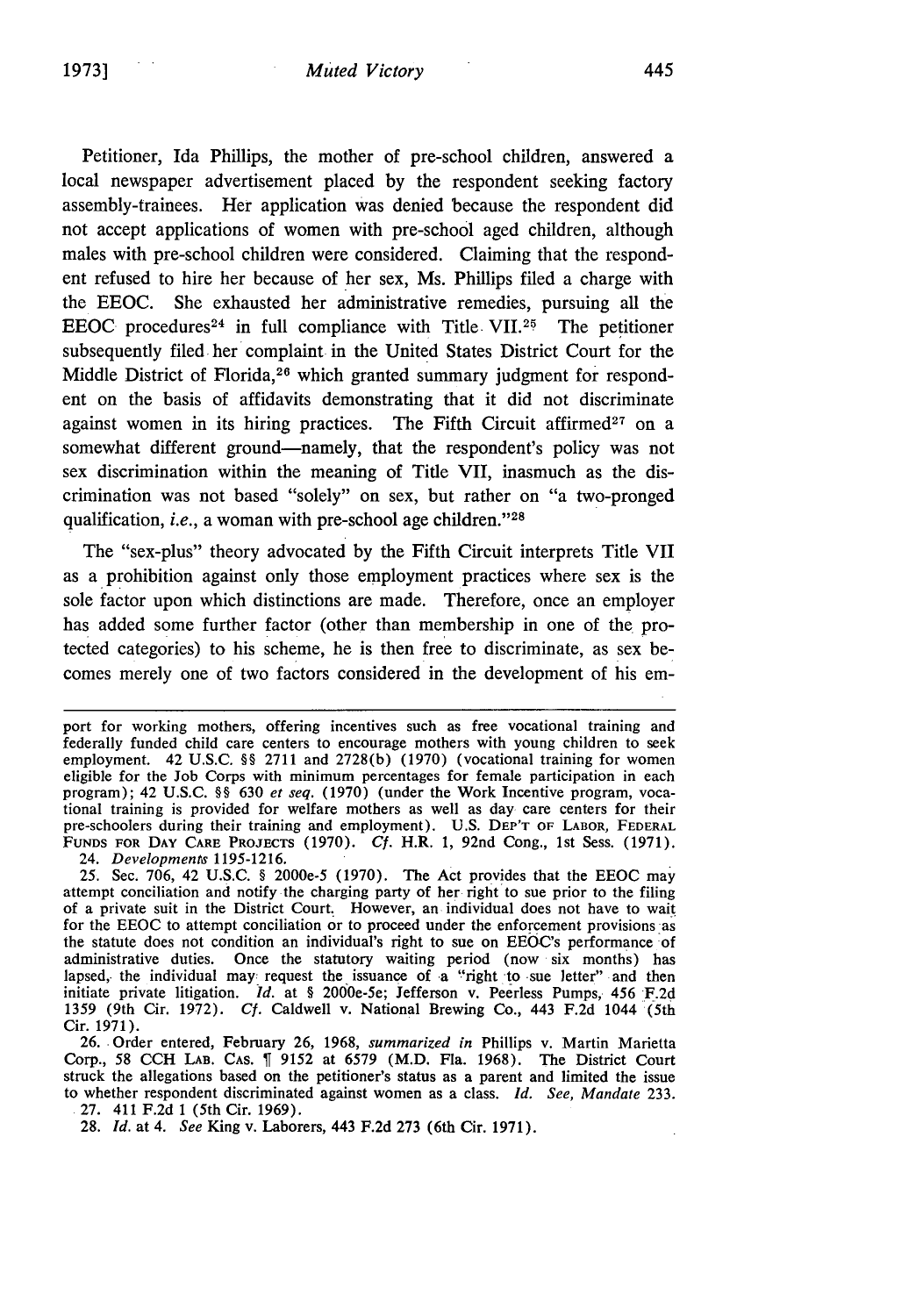ployment criteria. 29 In effect, this reasoning amounts to "judicial addition of the word 'solely' to Title VII"<sup>30</sup> and undermines the rationale of the Act. A petition for rehearing and request for rehearing en banc were denied<sup>31</sup> over the vigorous dissent of Chief Judge Brown.<sup>32</sup>

On review under a writ of certiorari, the Supreme Court, in a per curiam opinion vacated the summary judgment in favor of the employer (respondent) and remanded the case for further development of the record.<sup>33</sup> The Court decided that Title VII requires employment opportunities to be the same for persons of "like qualifications" regardless of sex. An employer, in short, may not maintain one hiring policy for women with pre-school children and another for men with such children.

#### *A Positive Result Without a Rationale*

In analyzing any Title VII case, it is not unreasonable to expect the Court to interpret the statute in light of related statutes,  $34$  the legislative history, administrative guidelines, Title VII cases generally, and sex discrimination cases specifically.

Initially, under recognized standards of statutory construction,<sup>35</sup> a court reviews the language of the given provision to determine whether the questioned action constitutes a violation of the statute. It is essential to our doctrine of stare decisis that written opinions clearly delineate a court's

<sup>29.</sup> Following this rationale any characteristic-being a Ph.D., having red hair or being the mother of children between the ages of 6 and 10--could be added to the statutory factor under the Court's formula to void the illegality of the practice. The question of discrimination based on marital status has been successfully challenged as sex bias in some jurisdictions. *Cf.* Lansdale v. Air Line Pilots, 430 F.2d 1341 (5th Cir. 1970); Sprogis v. United Air Lines Inc., 308 F. Supp. 959 (N.D. Ill. 1970); **GUIDE-LINES,** Sec. 1604.3; **OFFICE OF** FEDERAL **CONTRACT COMPLIANCE, U.S.** DEP'T OF LABOR, SEX DISCRIMINATION **GUIDELINES,** 41 C.F.R. §§ **60-20.3(d) (1970)** *with* Cooper v. Delta Air Lines, Inc., 274 F. Supp. **781 (E.D.** La. **1967);** Lansdale v. United Air Lines, Inc., **62 CCH** LAB. **CAS.** 9417, at **6633 (S.D.** Fla. **1969).**

**<sup>30.</sup>** *Developments* at **1172.** The House rejected an amendment which would have qualified the proscribed categories of Sec. 703(a) **by** adding the word "solely." **110 CONG.** REC. **2728** (1964) (amendment offered **by** Congressman Dowdy).

**<sup>31.</sup>** 416 **F.2d 1257.**

**<sup>32.</sup>** *Id.* at **1258.**

**<sup>33.</sup>** 400 **U.S.** 542.

<sup>34.</sup> *See, supra* note **23.** Moreover, as stated in the Brief of the National Organization for Women:

It is against common sense to suppose that Congress would guarantee equal employment opportunities to women, provide for taining women workers, provide support for day care centers, yet intend to allow employment discrimination against women with preschool children.

Brief of National Organization for Women as Amicus Curiae at **6-8,** Phillips v. Martin Marietta Corp., 400 **U.S.** 542.

**<sup>35.</sup>** Radin, *Statutory Interpretation,* 43 HARv. L. REv. **863 (1930);** *but see,* Landis, *A Note on "Statutory Interpretation,"* 43 HAxv. L. REv. **886 (1930).**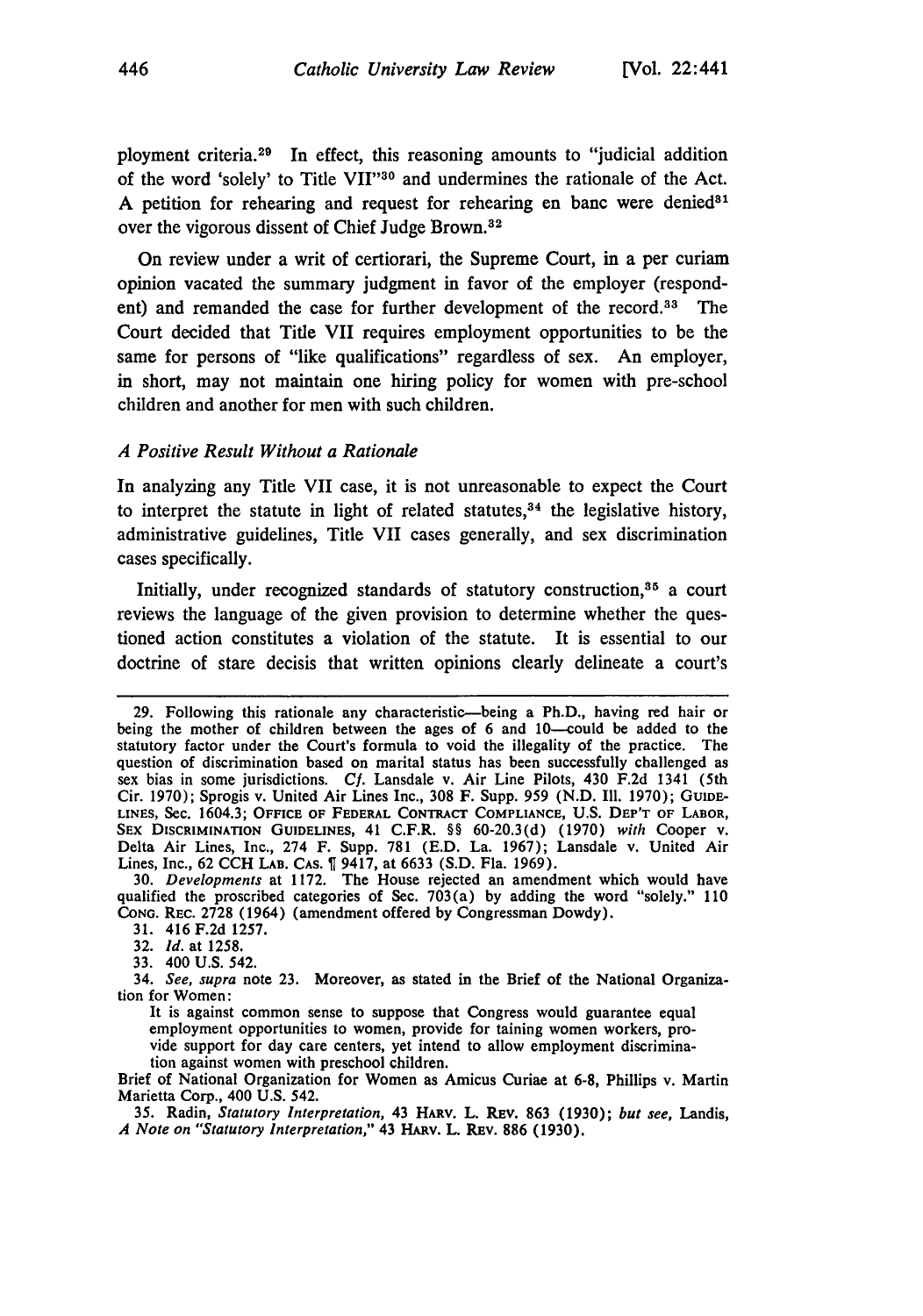rationale for statutory interpretation. Whether the problem lies in an important public policy issue or in ascertaining legislative intent.<sup>36</sup> the court's reasoning is the key factor in applying the principles of the case to different factual situations. Normally, a court will ferret out the "plain meaning" of language, or determine "true meaning" based upon the purpose and legislative history of a statute.<sup>37</sup> Yet, the *Phillips* opinion gives no guide whatever as to how it reached its decision that the Fifth Circuit had misread Section 703(a). In its brief per curiam<sup>38</sup> opinion, the Court falls short of its duty, neither detailing its rationale, nor justifying its conclusion. The opinion merely states in the first sentence that the lower court "erred in reading this section  $\lceil \S \rceil$  703(a)]  $\ldots$  ...<sup>39</sup> Without further amplification of the Court's reasoning, it is folly to suggest that the Court has spoken authoritatively concerning sex discrimination or voided the sex-plus theory. Indeed, the passage referred to above immediately precedes the following:

The existence of such conflicting family obligations, if demonstrably more relevant to job performance for a woman than for a man, could arguably be the basis for distinction under § 703(e) **....** <sup>40</sup>

Such language bodes ill for future cases of discrimination based on sex, in that the language severely weakens the narrow construction of Section  $703(e).<sup>41</sup>$  Moreover, as the only indication of the Court's thinking on the substantive issue of alleged differences between men and women where each have pre-school children, this language may indicate that the Court itself still harbors misplaced assumptions concerning women of the sort that Title VII was specifically designed to eliminate. Perhaps these assumptions account for the Court's reluctance to attack sex discrimination practices more forthrightly. As Justice Marshall stated in his concurring opinion,

**. ..**the Court has fallen into the trap of assuming that the Act permits ancient canards about the proper role of women to be a basis for discrimination.<sup>42</sup>

39. 400 U.S. 542, 544.

40. *Id.*

<sup>36.</sup> Landis, *supra* note 35, at 887-88.

<sup>37.</sup> *Id. See* Brief of ACLU as Amicus Curiae at 8, Phillips v. Martin Marietta, 400 U.S. 542.

<sup>38.</sup> Although a per curiam opinion traditionally indicates that all the judges (or justices) are of one mind and that the question is so clear as to negate the need for extended discussion, there are no limits to the grounds that may prompt it. Newmons v. Lake Worth Drainage Dist., 87 So. 2d 49 (Sup. Ct. Fla. 1956). Here, it seems that the court was in agreement as to the error of the low tionale in support of the conclusion. Since the law in the area of sex discrimination is not at all clear, the court's retreat to the per curiam device instead of an opinion with perhaps several concurring opinions was most unfortunate.

<sup>41.</sup> *See, supra* note 20 and accompanying text.

<sup>42. 400</sup> U.S. 542, *545.*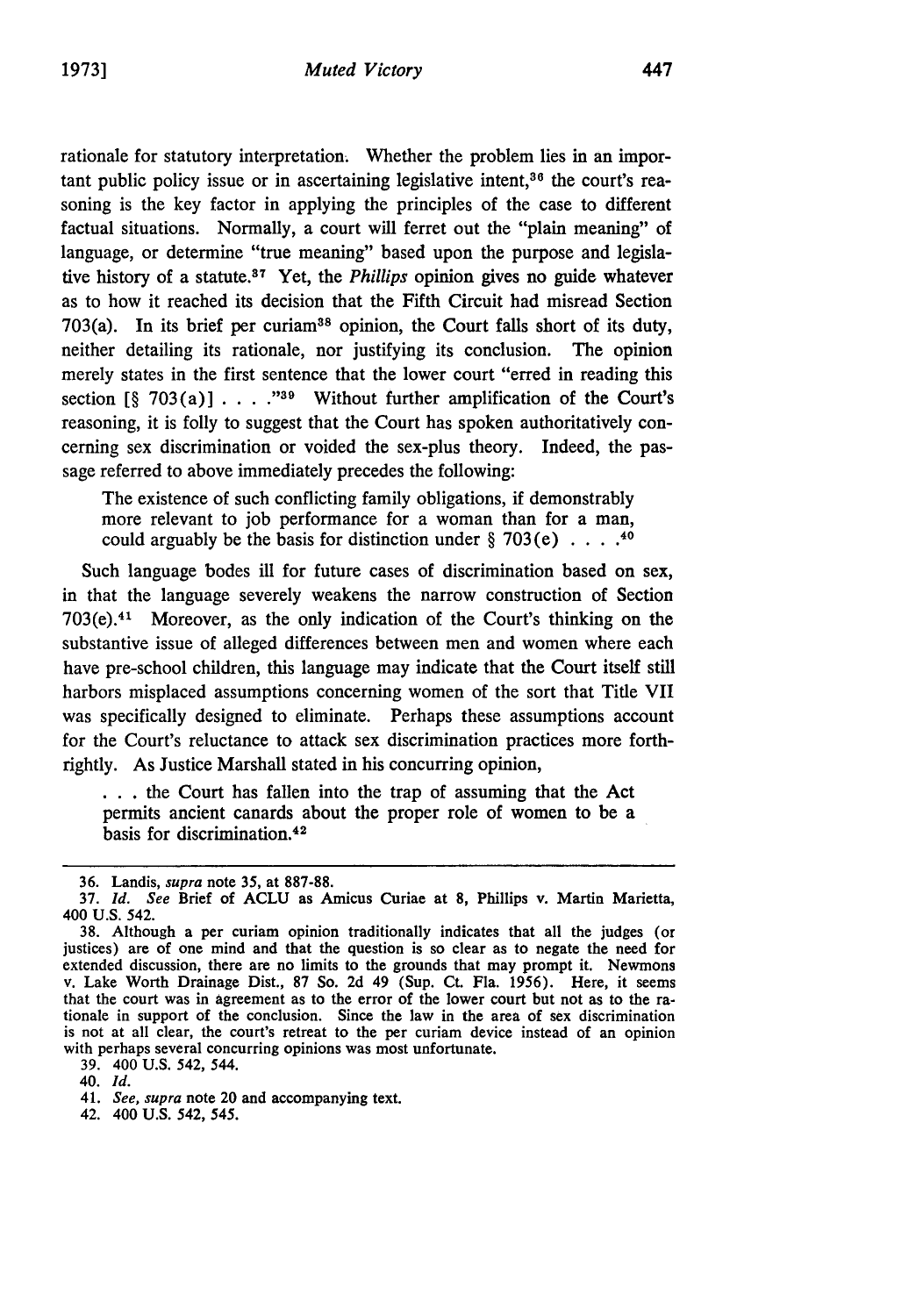*The Phillips* opinion is thus most noteworthy for its narrow holding regarding sex-plus discrimination, and for its indirect injury to the BFOQ. Armed with the extensive briefs of the parties and the amici curiae, 43 as well as the strong dissenting opinion below by the chief judge of a court wellversed in Title VII litigation, 44 the Court was in a position to state broadly that the respondent's policy and any such "sex-plus" policies were discriminatory.

Instead, the Court summarily concluded (in only one sentence) that the lower court had misinterpreted the statute. In stating that "[s]ection 703(a) **.. .**requires that persons of like qualifications be given employment opportunities irrespective of their sex,"<sup>45</sup> the Court acknowledged that men and women similarly situated, *i.e.,* each having pre-school children, should have equal access to the **job** market. Moreover, it concluded that Martin Marietta had, in fact, discriminated on the basis of sex **by** maintaining different hiring policies for men and women, each having pre-school children.<sup>46</sup> However, perhaps more significantly, the Court gave little if any guidance as to the meaning of "like qualifications." (One may infer, though, that men and women, both being married<sup>47</sup> or both being entitled to retirement benefits,<sup>48</sup> should be treated in the same manner by an employer.)

The "like qualifications" language will prove helpful in establishing violations of Title VII where the *effect* of an employment practice, neutral on its face, is to discriminate against women.<sup>49</sup> Thus, the *Papermakers* doctrine,<sup>50</sup> which had been applied in racial discrimination cases, was extended to

Title VII cases. 416 **F.2d** 1257, 1258 n.2.

45. 400 U.S. 542, 544.

46. *Id.*

47. Diaz v. Pan Am. World Airways, 442 **F.2d 385** (5th Cir. 1971), *cert. denied,* 404 U.S. 950 ,(1971).

48. Bartmess v. Drewrys U.S.A. Inc., 444 F.2d 1186 (7th Cir. 1971), *cert. denied,. 404* U.S. **939** (1971).

50. Where an employer's seniority system was neutral on its face, but discriminatory against blacks in practice, a violation of Title VII occurred. Local 189, Papermakers v. United States, 416 F.2d 980, 988 (5th Cir. 1969), *cert denied,* 397 U.S. 919 (1970). **Cf.** Local 53, Heat & Frost Insulators v. Vogler, 407 F.2d 1047 (5th Cir. 1969) (nepotism membership); Dobbins v. Local 212, IBEW, 292 F. Supp. 413 (S.D. Ohio 1968) (union membership and job referral); Quarles v. Phillip Morris, Inc., 279 F. Supp. 505 (E.D. Va. 1968) (departmental lines of progression).

<sup>43.</sup> Briefs as Amici Curiae were filed **by** the following parties in support of petitioner's writ for certiorari: American Civil Liberties Union; Human Rights for Women, Inc.; National Organization for Women; Air Line Stewards and Stewardesses Assoc.; Local 550, Transport Workers Union of America, AFL-CIO; United States. 44. Chief Judge Brown himself refers to the wide expertise of the Fifth Circuit in

<sup>49.</sup> The Fifth Circuit in *.Phillips.* and some of the marital status cases, *supra* note 34, had concluded that the inclusion of a non-statutory factor neutralized an employer's policy despite the fact that only women were effected by such policy. Yet, in the context of race discrimination the courts have "pierced the veil of supposed neu-<br>trality when the facts show underlying discrimination." *Mandate* at 229 n.46 and accompanying text.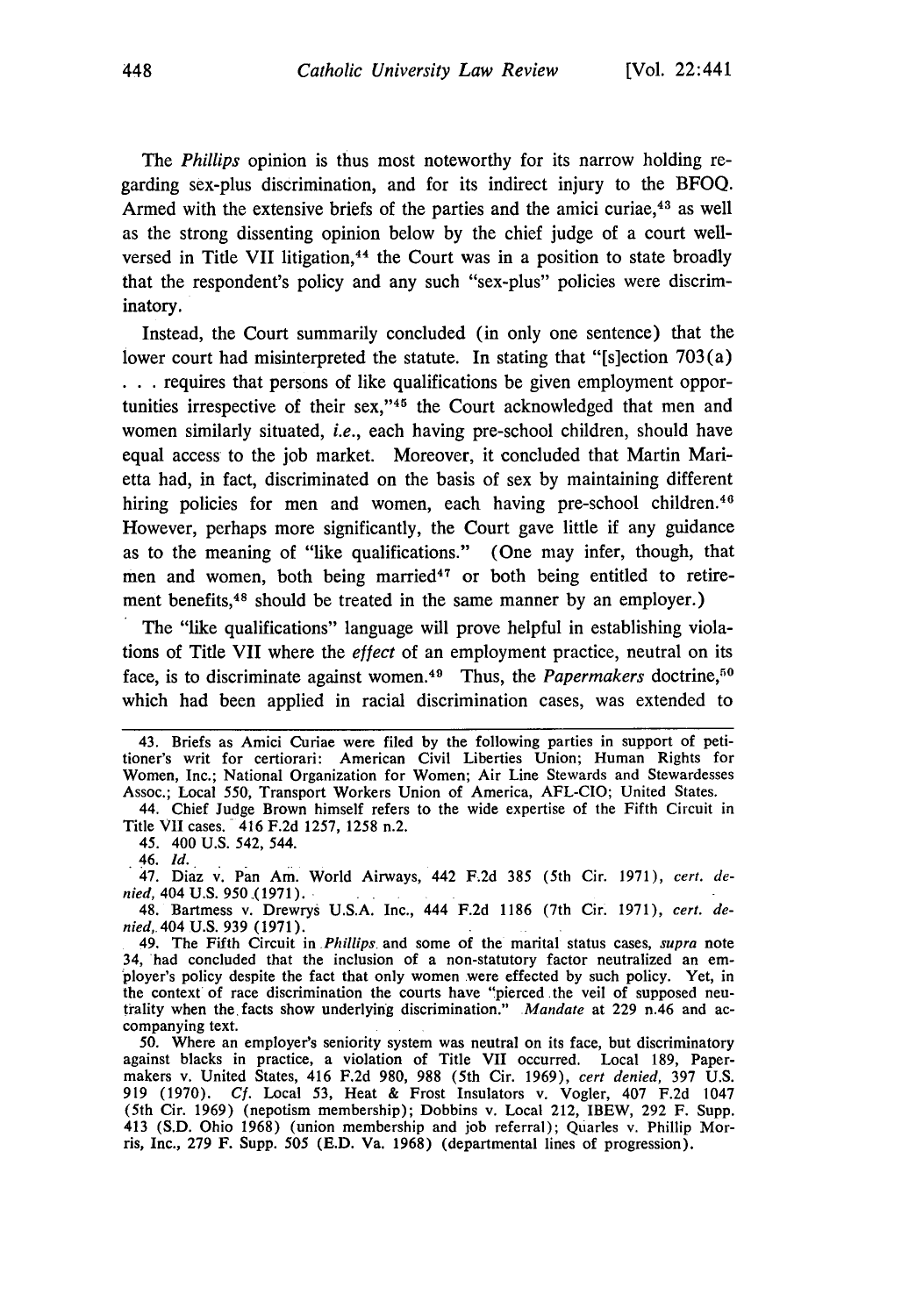cases involving sex discrimination. At the very least, the Court's decision means that employers will no longer be able to establish double standards for men and women job applicants or to circumvent Title VII merely by tacking on additional factors to protected category status where the effect is to discriminate against women.

One could argue that the Court's discussion of the BFOQ is "pure dictum" and therefore without precedential value.<sup>51</sup> Nonetheless, in light of the Court's suggestion that on remand a BFOQ justification might be raised, it is important to analyze the Court's apparent interpretation of the BFOQ. The Court suggested that, in further development of the record on remand, the employer might be able to demonstrate the relevancy of "such conflicting family obligations" to job performance and justify discrimination against mothers of pre-school children as a BFOQ. <sup>52</sup>

The Fifth Circuit had questioned its own "sex-plus" rationale in the *Phillips* context as "arguably an apparent discrimination founded upon sex"<sup>53</sup> and recognized the possibility that the

**. . .**Congressional scheme for the handling of a situation of this kind was to give the employer an opportunity to justify this seeming difference in treatment under the "bona fide employment qualification" provision of the statute. <sup>54</sup>

However, the circuit court then performed a logical back-flip and rejected as "irrational" any intent of Congress to require the employer to resort to the BFOQ justification in *every* instance of unequal treatment of **job** applicants. Rather, it suggested that the prohibition did not require absolute equality of treatment, and that if the employer, reflecting on the

**. . .**normal relationship of working fathers and working mothers

to their pre-school age children [did not] treat the two exactly alike

**. . in** general hiring policies...

such was not a violation of Title VII as any rational person would realize!<sup>55</sup>

Although the Supreme Court recognized that Martin Marietta's policy was in fact discriminatory and therefore could only be justified if it were a **BFOQ,** it made an illogical maneuver, similar to that of the Fifth Circuit, and fell into the same trap when it suggested that "such conflicting family obligations" might be grounds for a BFOQ.<sup>56</sup>

Both courts premised their discussion of the relationship of working fathers and working mothers to their children on the ground that a difference of ob-

*<sup>51.</sup> See supra* notes 20-21 and accompanying text.

**<sup>52.</sup>** 400 **U.S.** 542, 544.

**<sup>53.</sup>** 411 **F.2d 1,** 4.

*<sup>54.</sup> Id. 55. Id.*

<sup>56. 400</sup> U.S. 542, 544.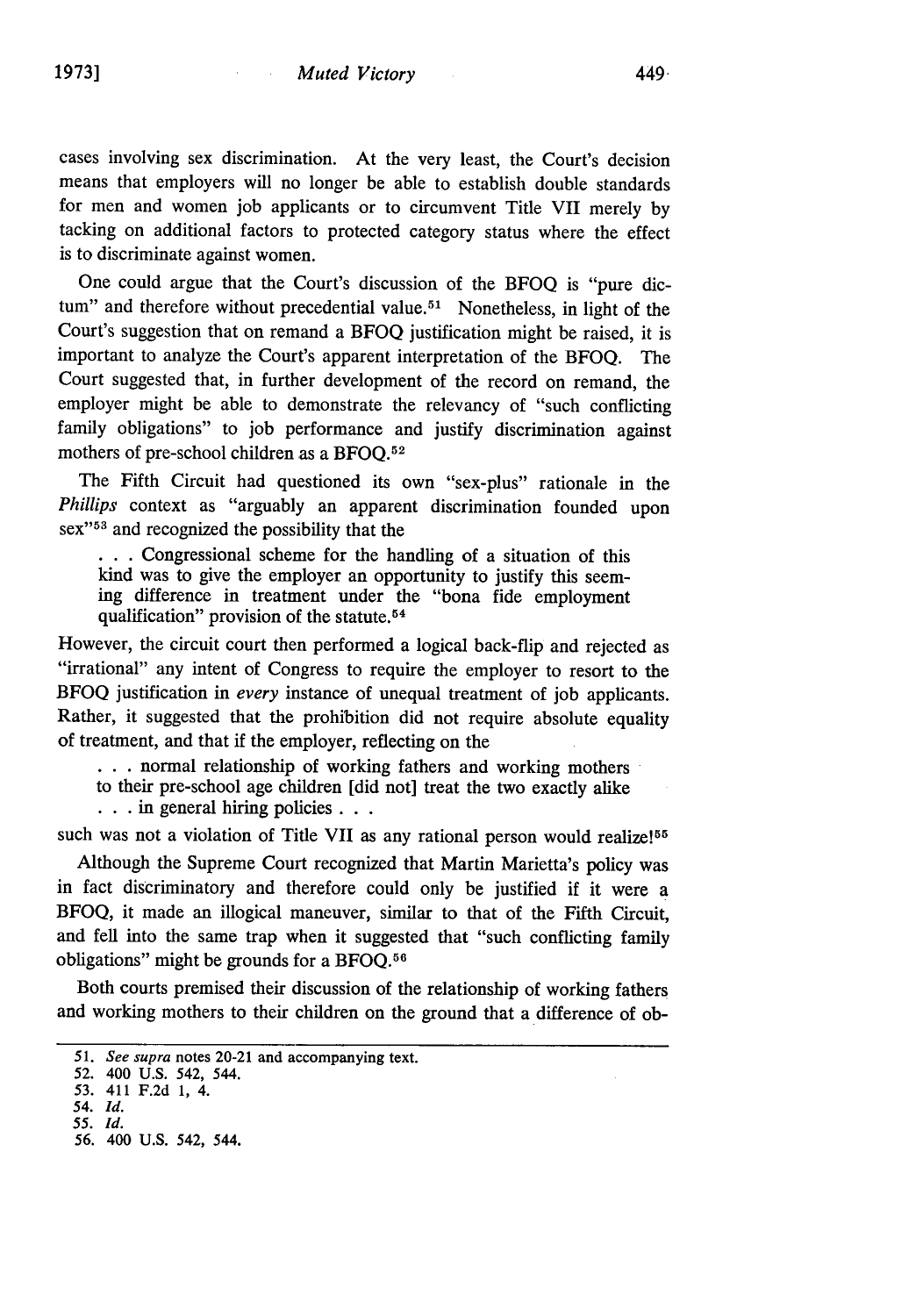ligations exists between motherhood and fatherhood. Yet, this premise should be available to an employer only in instances where he can establish a relationship between the categories of fatherhood and motherhood on the one hand, and functional job qualifications on the other. It should be impermissible for him to assume that the category necessarily, or even presumably, justifies an effective distinction, inasmuch as Title VII was clearly not intended ". **.** . to allow 'nonbusiness justified' discrimination against women on the ground that they were mothers or mothers of pre-school children.' With the large class<sup>58</sup> of working mothers in the labor force and the expanded availability of day care centers as well as babysitters, ". . neither an employer nor a reviewing court can—absent proof of 'business justification'<sup>59</sup> [§ 703(e)]—assume that a mother of pre-school children will, from parental obligations, be an unreliable, unfit employee."<sup>60</sup>

The Court's reliance on such a premise countenances precisely the lack of uniform standards Title VII was designed to eliminate, and conjures up "ancient canards about the proper role of women."<sup>61</sup> Mr. Justice Marshall, in his concurring opinion, bemoans the tragedy of offering the employer an escape valve from the mandate of Title VII.62 He recognizes the potential disaster of an expansive interpretation of Section 703(e), which would in effect obliterate any positive effects of the remainder of Title VII. And, clearly, **if** the exception were to swallow the rule, "... the Act [would be] dead."<sup>68</sup>

Justice Marshall gives "great deference" to, and quotes approvingly from, the agency guidelines which limit the **BFOQ** exception to situations where "authenticity or genuineness are required." $64$  This narrow interpretation supports the Congressional intent to restrict the use of this section. The Supreme Court majority, in contrast, **by** suggesting expansion of the ex-

- **61.** 400 **U.S.** 542, 545 (Marshall, **J.,** concurring).
- **62.** *Id.* at 546.
- **63.** 416 **F.2d 1257, 1260.**

**<sup>57.</sup>** 416 **F.2d** 1257, 1260 (Brown, C.J., dissenting).

**<sup>58.</sup>** As of March, 1969 there were **31** million women in the labor force representing **38** percent of all workers. Of these, 11.6 million had children under **18** years of age. The number of working mothers with children under 6 was 4.2 million. **WOMEN'S BUREAU, U.S. DEP'T OF LABOR, WOMEN** WORKERS **TODAY** 2 **(1970).**

**<sup>59.</sup>** The requirement of showing a "business need" under Sec. 703(a) should not be confused with the Sec. 703(e) requirement of justifying sex as a **BFOQ.** A showing of "business need" may be relevant in disproving the existence of discrimination per se. But "business need" is not a valid ground for justification of discrimination based on sex as a BFOQ. Brief for Human Rights for Women, Inc. as Amicus Curiae at **9,** Phillips v. Martin Marietta Corp., 400 **U.S.** 542.

**<sup>60.</sup>** 416 **F.2d 1257, 1261** (Brown, **C.J.,** dissenting).

<sup>64.</sup> **GUIDELINES,** Sec. 1604.2 **(1971);** Udall v. Tallman, **380 U.S. 1, 16 (1965).** *Cf.* Crosslin v. Mountain Sts. Tel. **&** Tel. Co., 400 **U.S.** 1004, **1005 (1971)** (Douglas, **J.,** dissenting).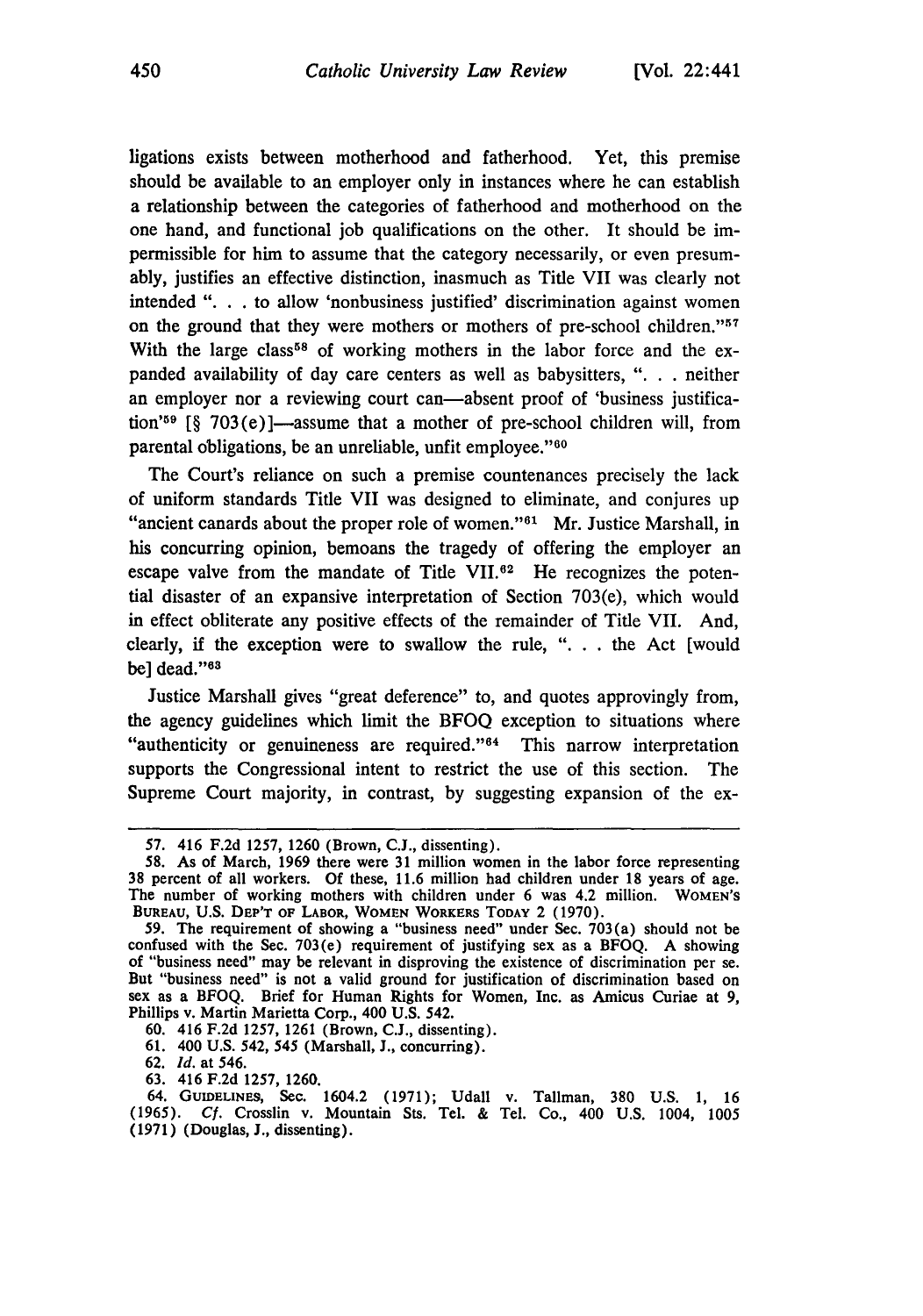ception in its directions to the district court on remand appears to leave open an escape mechanism for employers to avoid Title VII.

The mandate of Title VII that women should be treated as individuals has been reflected in narrow interpretation of the BFOQ by several circuit courts. <sup>65</sup>**Of** immediate importance is the Fifth Circuit test for the BFOQ established in *Weeks v. Southern Bell Telephone and Telegraph Co.,66* where an employer's policy of hiring men, but not women, for jobs requiring the lifting of weights over 30 pounds was declared to be discrimination on the basis of sex.<sup>67</sup> The Weeks standard for determining whether sex is a BFOQ is as follows:

In order to rely on the bona fide occupational qualification exception an employer has the burden of proving that he had reasonable cause to believe, that is, a factual basis for believing, that all or substantially all women would be unable to perform safely and efficiently the duties of the job involved.<sup>68</sup>

Assuming *arguendo* that the BFOQ will pose a new issue on remand, the *Weeks* test sets the precedent which should govern disposition by the district court.

Seventy-five to eighty percent of the persons hired for the position of assembly-trainee in *Phillips* were women, belying the establishment of sex per se as a **BFOQ** for the position. 69 The question then arises as to whether a **BFOQ** can be applied to less than all members of a protected category, *i.e.*, only to women with pre-school children. On the one hand it could be argued that, according to the unqualified standard of proof set down in *Weeks,* an employer would be prohibited from drawing distinctions within the class of women. The test clearly states that all or substantially all women must be proven unqualified for the position. Therefore, it would be inconsistent with the thrust of *Weeks,* which buttresses the position that women should be treated as individuals, to allow employers to carve out an exception to the *Weeks* standard for those women (among "all women") with pre-school children as a type of sub-class.

The other argument, however, is that the court in *Weeks* used "women" to indicate the class discriminated against in that case. 70 In *Phillips* the class

**<sup>65.</sup>** Rosenfeld v. **S.** Pac. Co., 444 **F.2d 1219** (9th Cir. **1971);** Weeks v. **S.** Bell Tel. **&** Tel., 408 **F.2d 228** (5th Cir. **1969);** Bowe v. Colgate-Palmolive **Co.,** 416 **F.2d 711** (7th Cir. **1969).**

**<sup>66.</sup>** 408 **F.2d 228.**

**<sup>67.</sup>** Developments at **1179-81.**

**<sup>68.</sup>** 408 **F.2d 228, 235.**

**<sup>69.</sup>** The affidavits submitted on the motion for summary judgment established that a higher percentage of women than men applied for and held the **job** of assembly trainee. 411 **F.2d 1,** 2.

**<sup>70.</sup>** 408 **F.2d 228, 235-36.** But the thrust of civil rights legislation is the protection of an individual because she is a member of a wider sex based group: it is not merely the protection of a majority of the group. Developments at **1172.**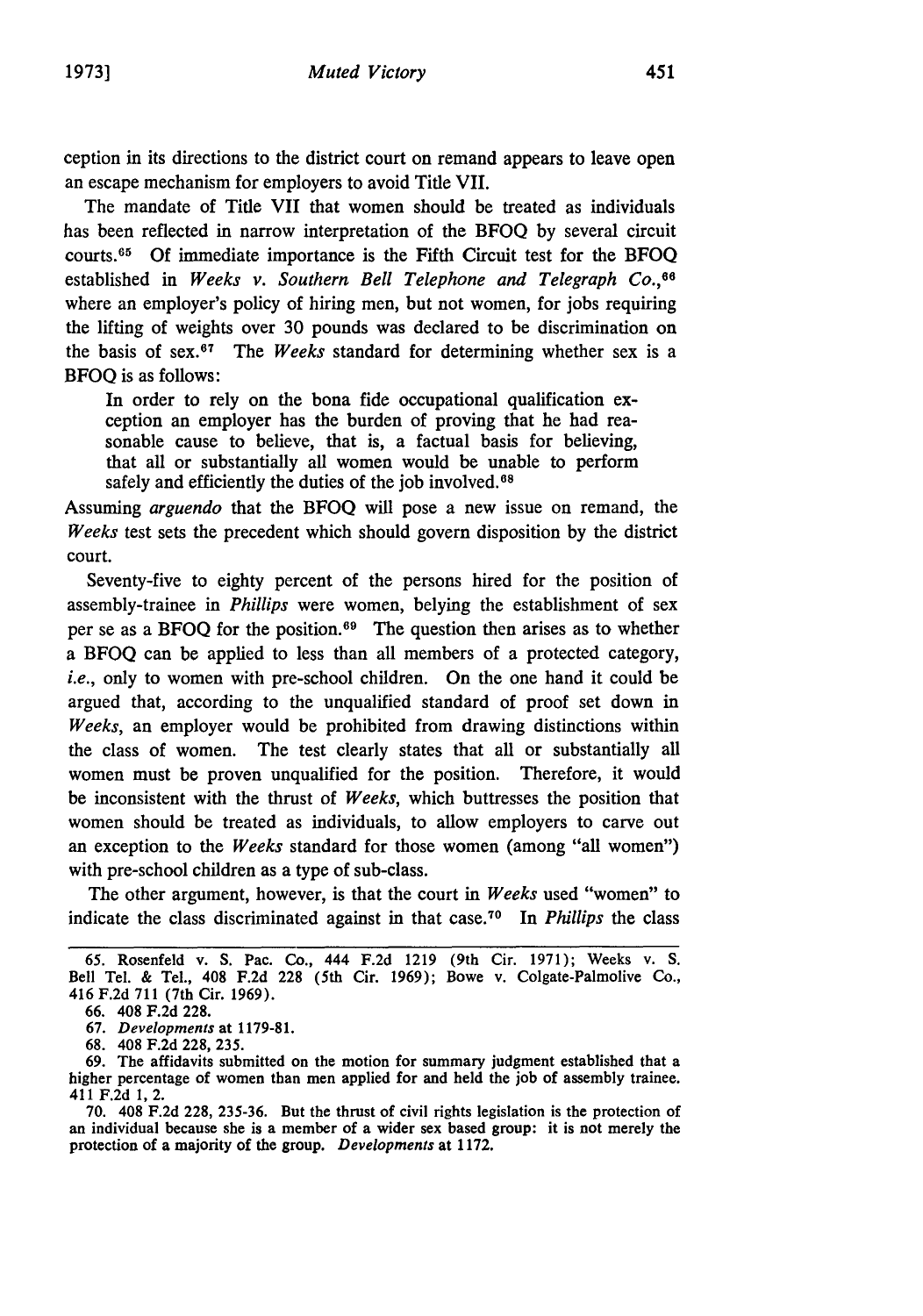discriminated against was "mothers of pre-school children." Therefore, when the class was injected into the *Weeks* formula the result would be all or substantially all mothers of pre-school children. Moreover, it could be argued that, if discriminating against mothers with pre-school children is discrimination based on sex, then a BFOQ should be permitted for the same class on the basis of sex. The Supreme Court's decision seems to imply the possibility of having a **BFOQ** that applied to less than all the class.71 It is important to note, though, that in racial discrimination cases the courts have not allowed employers to justify a practice because it affects only a portion of the class. <sup>72</sup>

The respondent's brief, as a barometer of the tactics it will use on remand, suggests that it intends to demonstrate statistically the relative job performance-rate of absenteeism and turnover-of women with pre-school children as compared with women without pre-school children.<sup>73</sup> However, two critical flaws undermine this approach. First, the disputed classification relates to women with pre-school children versus men with such children.<sup>74</sup> Therefore, any comparison between the performance of women with and without pre-school children is irrelevant. 75 Secondly, even if conflicting obligations between men and women each having pre-school children were demonstrated, it would serve as no more than a single element in the respondent's burden of proof, for to assume that "an individual woman would likely follow that pattern is a forbidden basis for refusing to hire her."<sup>76</sup>

In other words, **if** a **BFOQ** is applicable to less than all women, Martin Marietta will bear the burden of showing that all or substantially all women with pre-school children would be unable to perform the duties of assemblytrainees. The requirement of factual evidence and the standard of proof dictate that women be considered as individuals for all positions. Stereotyped assumptions, unsupported **by** fact, will not be allowed as criteria for discriminatory employment practices. Therefore, under the *Weeks* rationale,

74. 411 F.2d 1, 2.

75. Brief for Human Rights For Women, Inc. as Amicus Curiae at *5,* Phillips v. Martin Marietta Corp., 400 U.S. 542.

**<sup>71.</sup>** "But that is a matter of evidence tending to show **[tihe** condition in question" is a **BFOQ.** 400 **U.S.** 542, 544.

**<sup>72.</sup>** *E.g.,* Local **189,** United Papermakers v. United States, 416 **F.2d 980** (5th Cir. **1969);** Quarles v. Phillip Morris, Inc., **279** F. Supp. **505 (E.D.** Va. **1968). Of** course, since race may never be a BFOQ, the intra-class distinctions in these cases were discussed in the context of whether the practice constituted discrimination per se. Nonetheless, the analogy to the sex-based BFOQ remains appropriate in light of the parallel effect.

<sup>73.</sup> Brief for Respondent at 28-29 n.4, Phillips v. Martin Marietta Corp., 400 U.S. *542. See also* statistics provided by the Department of Labor which indicate that the actual rate of absenteeism for illness or injury differs little between men and women: 5.3 days for women and 5.4 days for men on a per annum basis. U.S. **DEP'T** OF **LABOR,** 1969 **HANDBOOK ON** WOMEN WORKERS 80.

<sup>76.</sup> *Id. Accord,* Rosenfeld v. S. Pac. Co., 444 F.2d 1219.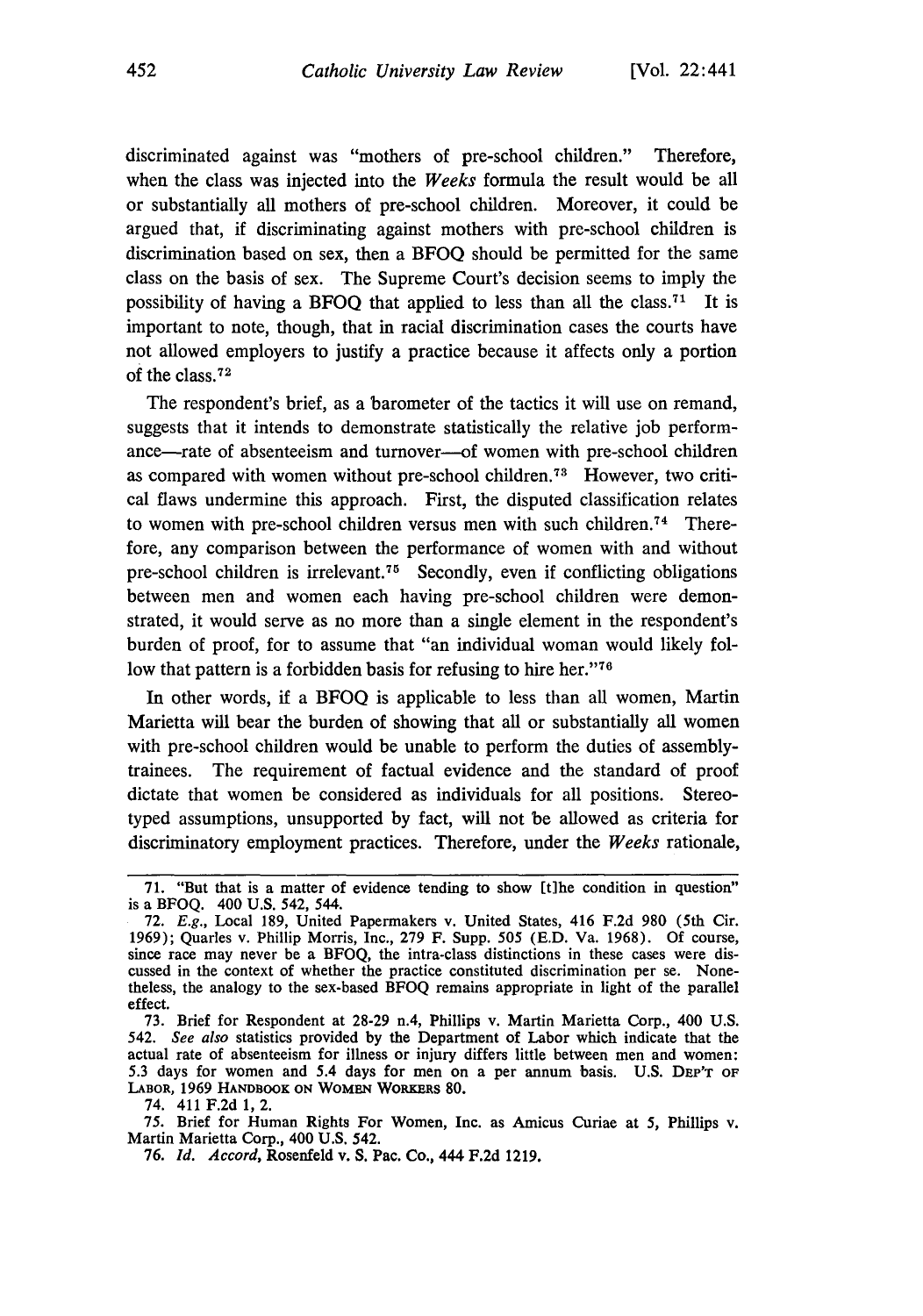unless Martin Marietta can demonstrate that all or substantially all women with pre-school children cannot perform the duties of assembly-trainee in a safe, efficient manner, Ms. Phillips and other mothers with pre-school children will be able to apply for such positions.

Even if the *Weeks* test were met, Ms. Phillips might still challenge her exclusion with another argument, namely, that women should have the right to demonstrate their individual ability to perform any given job. This position is supported by the earlier Seventh Circuit decision in *Bowe v. Colgate-Palmolive Co.,77* a Ninth Circuit decision, *Rosenfeld v. Southern Pacific Co.*,<sup>78</sup> and the EEOC Guidelines.<sup>79</sup> The *Rosenfeld* test goes beyond *Weeks* in that it totally eliminates the vestiges of stereotyped assumptions that emanate from the all or substantially all standard: it requires employers to consider each applicant on her own merits.

The Supreme Court offered little or no guidance for resolving the conflict between the *Weeks* and *Rosenfeld* tests. It has been argued that, in suggesting that Martin Marietta's hiring policy might be justified if "demonstrably . . . relevant to job performance," the Court accepted the *Weeks* rationale of "safe and efficient" performance.<sup>80</sup> However, it seems more likely that the Court was merely paraphrasing the BFOQ language rather than taking a position on the BFOQ test.

Unfortunately, future cases will more likely stress the *Weeks* test simply because it represents a more palatable compromise for employers. It seems that the Supreme Court, as well as the Fifth Circuit (which has made some landmark decisions on discriminatory practices based on race<sup>81</sup>), is not prepared to follow the *Rosenfeld* test out of fear that the exception under Section 703(e) would become extremely narrow.<sup>82</sup> The employer would be required to evaluate each individual, male or female, on his or her merits. Although this does not appear to be an unusually burdensome requirement, and certainly in the case of blacks the requirement has not been unduly burdensome,<sup>83</sup> the courts continue to exhibit their reluctance to offer women truly equal access to employment opportunities.

<sup>77. 416</sup> F.2d 711.

<sup>78. 444</sup> F.2d 1219.

<sup>79. 29</sup> C.F.R. § 1604.1 (1971).

<sup>80.</sup> Comment, *Title VII: How to Break the Law Without Really Trying,* 21 **CATE.** U.L. REv. 103, 129 (1971).

<sup>81.</sup> *See, supra* note 6.

<sup>82.</sup> *Mandate* at 231-32.

<sup>83.</sup> No BFOQ is allowable on the basis of race. Although Congress made the judgment that there might be instances where sex-based discrimination was justified, it seems reasonable to assume that Congress intended to limit such exception [the BFOQ] to the narrowest of circumstances, since for another of the proscribed categories (race), *no* exception was allowed. 110 **CONG.** REc. 7212 (Memorandum of Senators Clark and Case).